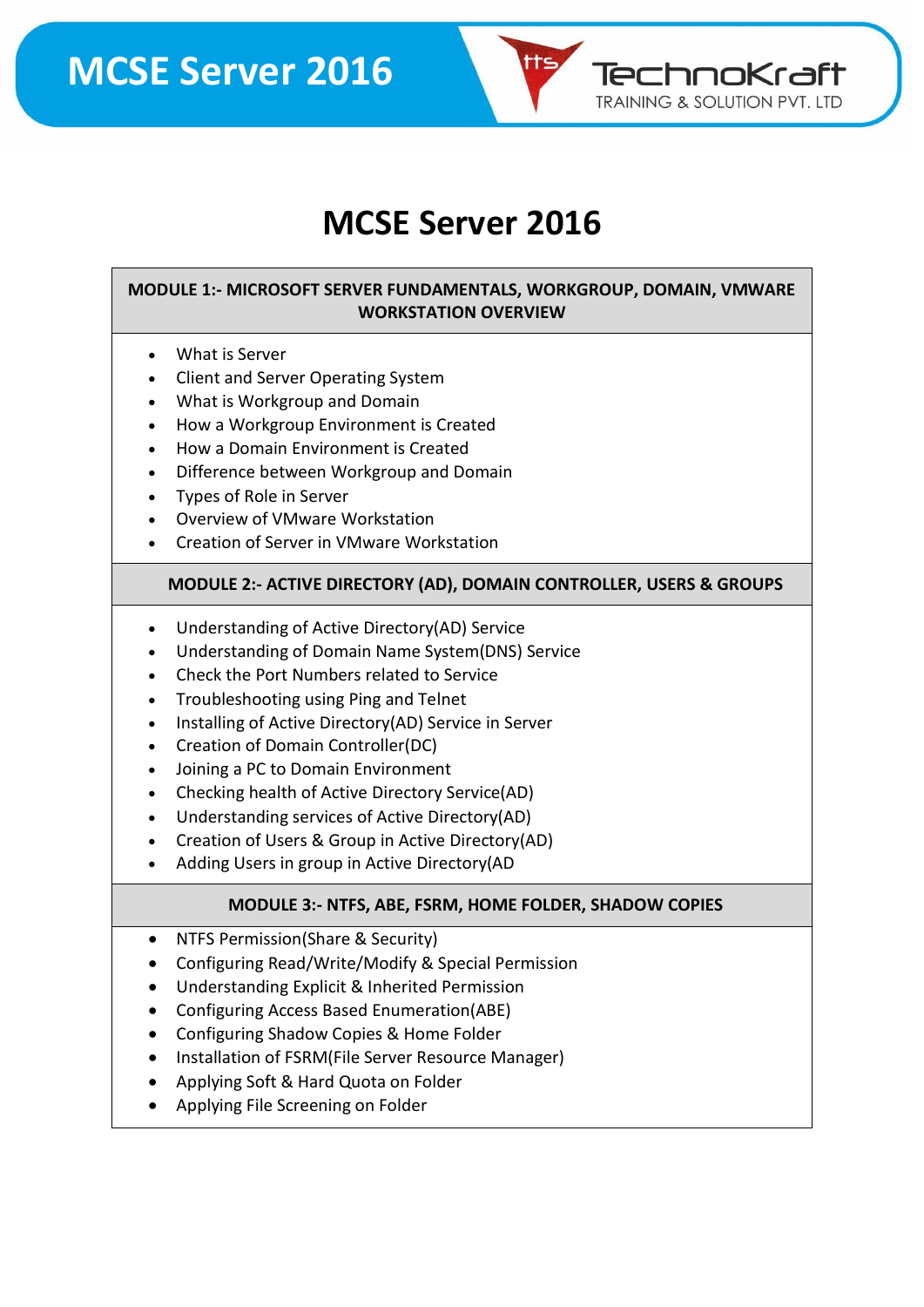#### **MODULE 4:- ORGANIZATIONAL UNIT (OU) & GROUP POLICY**

TechnoKraft **TRAINING & SOLUTION PVT. LTD** 

- Need of Group Policy & How Group Policy Works
- User Policy & Computer Policy
- Default Domain Policy & Default Domain Controller Policy
- Group Policy Order and Precedence
- Configuring Recycle Bin Policy & Wallpaper Policy
- Configuring Audio Policy & Screen Saver Policy
- Benefits of Organization Unit(OU) & Creation of OU
- Blocking Inheritance & Enforce Policy
- Software Installation using Group Policy
- Group Policy Backup & Restore
- Prevent Policy Application using WMI Filter
- Domain Password Policy & Fine Grain Password Policy
- Configure Password Length, History & Complexity
- Account Lock Policy and Account Lock Troubleshooting
- Delegate access to User/Group for User Management
- Performing Mapped Drive using Group Policy
- Group Policy Troubleshooting steps

#### **MODULE 5:- ADC, RODC, REPLICATIONS, SITE & SUBNET**

- Need of Additional Domain Controller(ADC) & Creation of ADC
- Multi-Master Replication Between DC & ADC
- Understanding of RODC(Read Only Domain Controller)
- Replication Between DC & ADC
- Checking ADC when DC is down
- Creation of Site & Subnet
- Understanding of Replication Schedule
- Replication Between Domain Controllers(DC & ADC)
- Intra-Site & Inter-Site Replication
- Understanding of IFM(Install From Media)
- Working of KCC & Selection of Bridgehead Server

#### **MODULE 6:- FSMO (FLEXIBLE SINGLE MASTER OPERATION) ROLES**

- Importance of Flexible Single Master Operation (FSMO) Roles
- Understanding Forest level and Domain Level Roles
- Deep Dive into the working of each Role
- Perform Transfer of Schema Master, DNM Master
- Perform Transfer of RID , PDC, Infra Master Operations
- Impact on Domain when Role Holder DC is Down
- Perform FSMO Role Seizure
- Active Directory Database Partition
- Understanding of Schema & Configuration Partition
- Understanding of Domain & Application Partition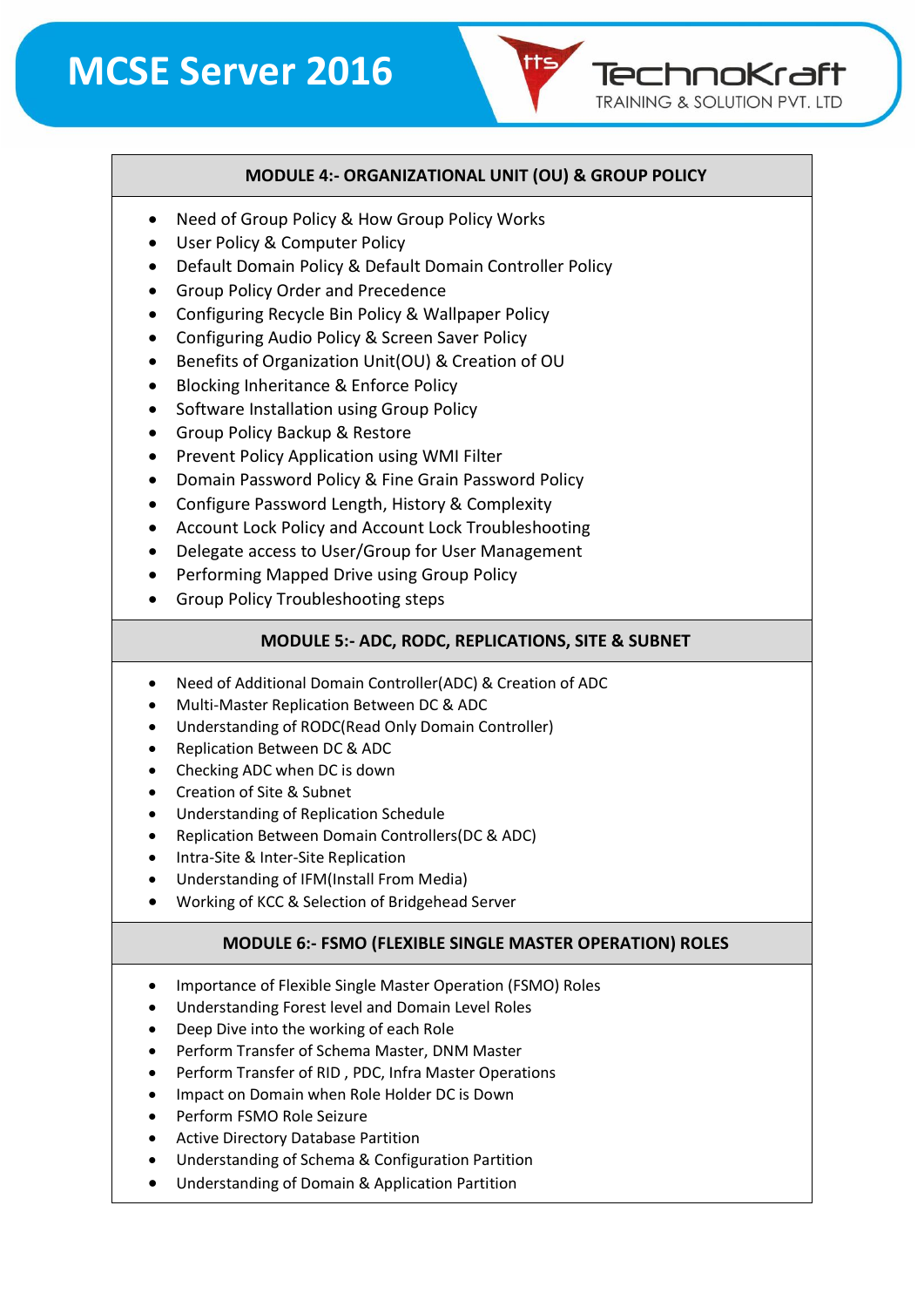# **MCSE Server 2016**

TechnoKraft **TRAINING & SOLUTION PVT. LTD** 

#### **MODULE 7:- MULTI-DOMAIN /MULTI-FOREST ENVIRONMENT & TRUST, GROUPS AND GLOBAL CATALOG**

- Need of Child Domain & Creation of Child Domain
- Understanding of Multi-Domain Environments
- Adding New Domain to Existing Forest
- Understanding DNS Delegation & Forwarders
- Understanding of Multi-Forest Environments
- Creation of Trust between 2 Forest
- Type of Trust and Nature of Trust
- Type of Groups in Active Directory
- Security & Distribution Group
- Global, Domain Local & Universal Group
- Understanding of Global Catalog Server

#### **MODULE 8:- DNS, AD RECYCLE BIN, SYSTEM STATE BACKUP**

- Need of DNS & Active Directory Integrated DNS
- Host File, DNS Cache & DNS Zone
- DNS Forwarders, Delegation & Conditional Forwarders
- DNS A record, SRV Record , CNAME Record
- Recovering Active Directory from Disaster
- Active Directory Recycle Bin
- System State Backup of Domain Controller

#### **MODULE 9:- DFS, DHCP, WDS, WSUS**

- Installing DFS Role on the Server
- DFS Namespace & Replication
- How SYSVOL Replication Works
- Installing DHCP Role on the Server
- How DHCP Works
- Understanding of APIPA & DORA Process
- Configure Scope, Exclusion, Lease, Reservation in DHCP Installing Windows Deployment Service(WDS) Role
- Configure Boot Image & Install Image
- Deployment of Operating System via Network (PXE Boot)
- Understanding of Windows Server Update Service(WSUS)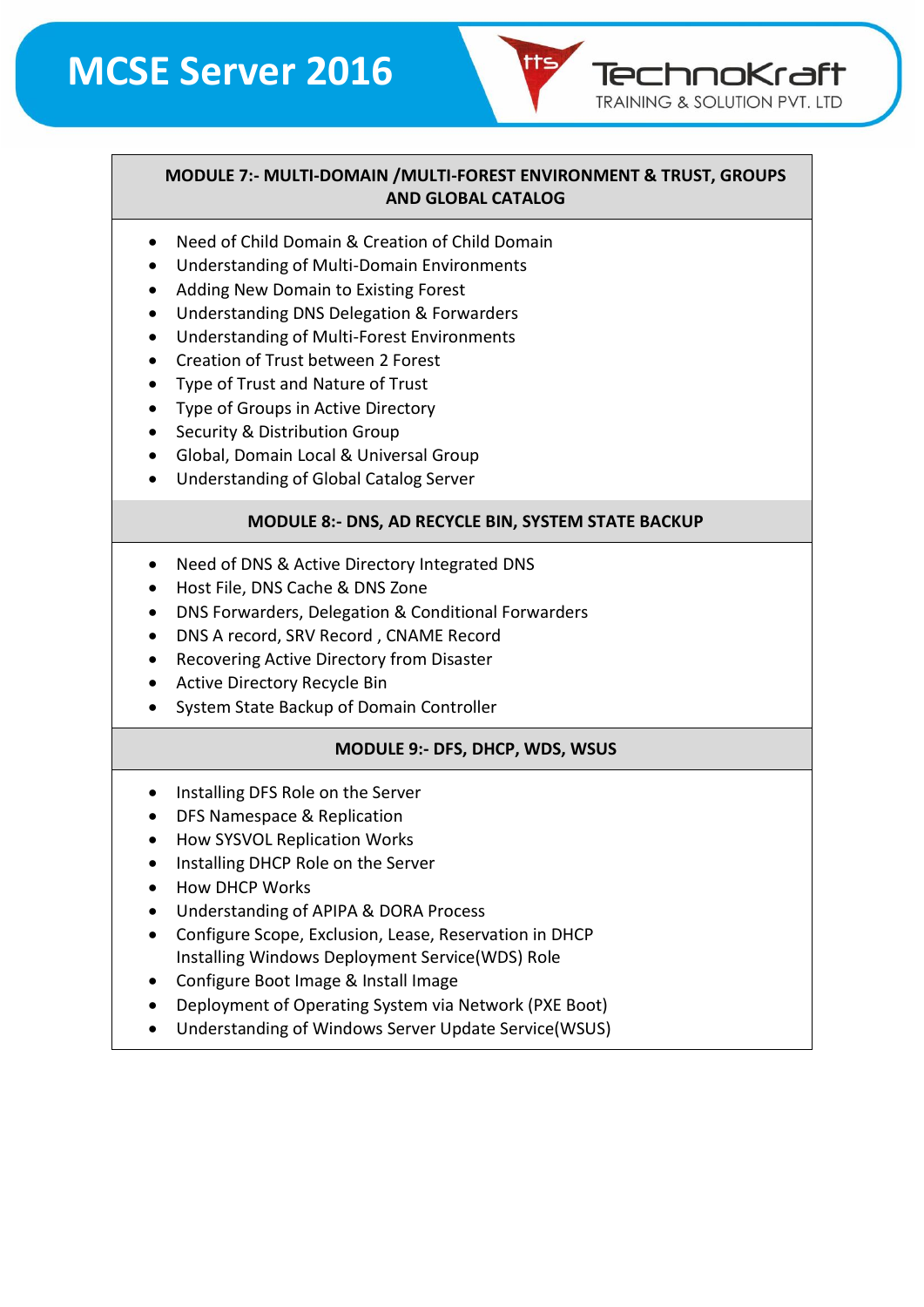# **MCSE Server 2016**

#### **MODULE 10:- WEB SERVER (IIS), RAID, VIRTUALIZATION TECHNOLOGIES**

TechnoKraft **TRAINING & SOLUTION PVT. LTD** 

- Installing IIS Role on the Server
- Creation of Website
- Performing DNS Round Robin
- Installing NLB and Creation of Load Balancer
- Need of Redundant Array of Independent Disk(RAID)
- Configure RAID 0 Stripping, RAID 1 Mirroring, RAID 5 Strip Parity
- Understanding RAID 10 Strip Mirror
- Understanding & Need of Virtualization Technologies

#### **MODULE 11:- ACTIVE DIRECTORY CERTIFICATE SERVICE (ADCS), FAIL OVER CLUSTER (FOC)**

- Need of Failover Cluster
- Installing Failover Cluster (FOC) Role on the Server
- Creation of SAN & ISCSI Disk
- Perform Failover Cluster
- Installing Active Directory Certificate Service(ADCS) Role on the Server
- Creation of Certificate Server
- Enterprise & Standalone CA
- Creation of Domain Certificate using CA
- Applying Certificate to the Webserver

#### **MODULE 12:- MIGRATION FROM 2012 TO 2016, JOB SEARCH TECHNIQUE, RESUME PREPARATION TIPS AND AD TOOLS**

• Understand the Need of Migration Migrate Active Directory Domain from 2012 to 2016

\_\_\_\_\_\_\_\_\_\_\_\_\_\_\_\_\_\_\_\_\_\_

- Perform the Check after Successful Migration
- Upgrade Forest & Domain Functional Levels
- Resume Preparation and Interview Preparation Techniques